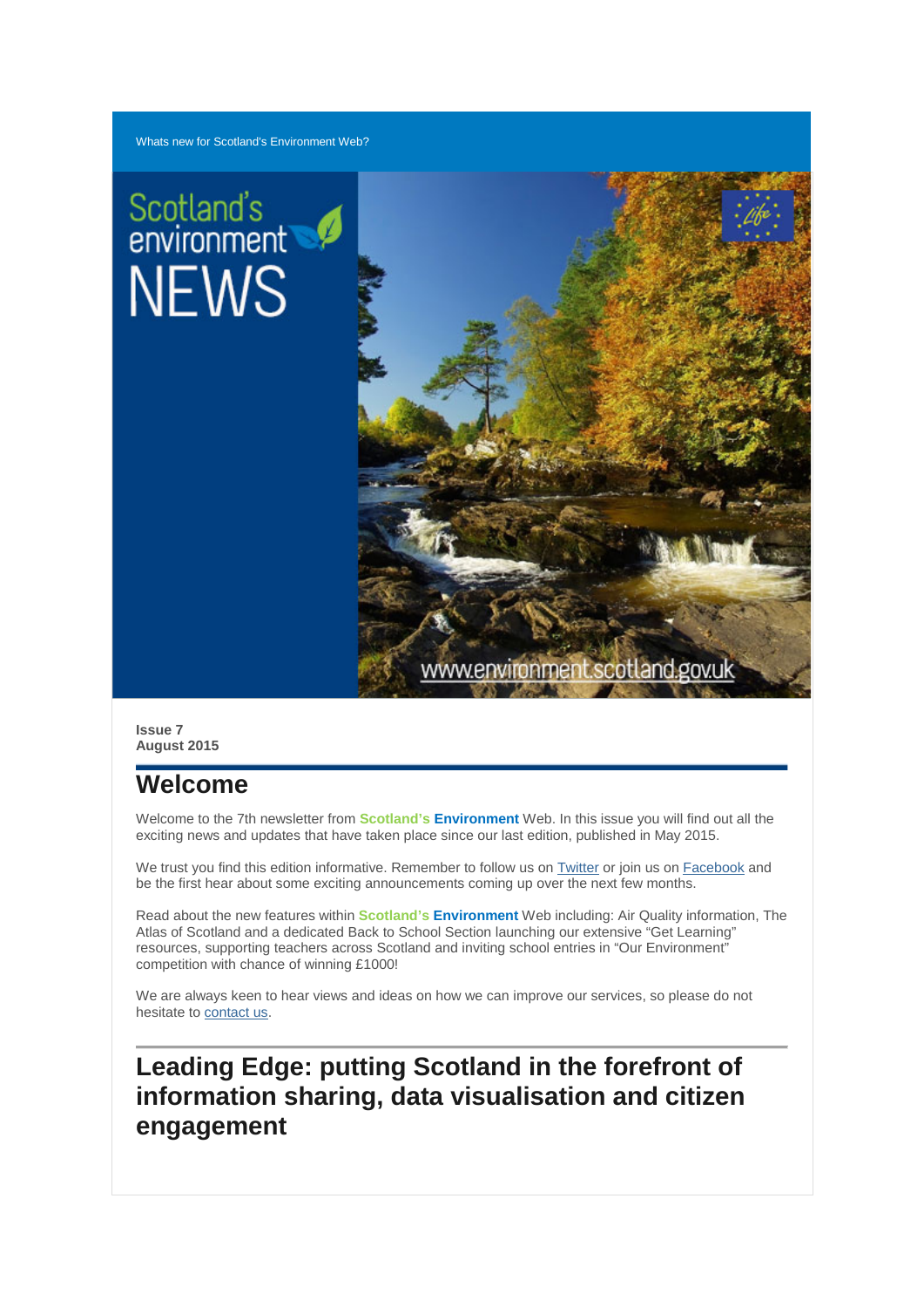In this digital age, **Scotland's Environment** Web (SEWeb) is leading the way in developing digital technologies which will help the public to find out more about Scotland's environment. People expect more from information provision than simply reproducing books and publications on screen. They want interest and interactivity – to be able to visualise information spatially and in other ways to find out what is important. This is truer than ever when it comes to Scotland's environment, and the scientific data and information which is collected, researched, analysed and used.

SEWeb's innovative approach, providing access to data and information in a digital format, brings together information on Scotland's environment so that it is easily available and in a useable form. Jointly funded by the European Union's LIFE+ programme and the Scottish Environment Protection Agency (SEPA) and with input and support from a number of partner organisations across Scotland, the SEWeb project is committed to developing a modern and dynamic approach to presenting information.

David Pirie, Director of Science and Strategy at SEPA, says: "The environment is all interconnected. What happens in one area has a consequence for another and therefore the science and research we do needs to be multidisciplinary and joined up. We needed a way for partners to interact and bring data together and then to make that data accessible and communicate it. SEWeb achieves all of that."

SEWeb has put Scotland at the European forefront of sharing environmental information, prioritising problems and involving citizens in assessing and improving their own environment, with a number of exciting developments and changes coming to the website over the coming year. "I think it's a fantastic public resource," says David Pirie. "It's a tremendous opportunity to make a real difference to the environment. It's an opportunity to allow us to engage with people, get the knowledge and understanding out of all our raw data and find out about the issues that matter the most."



Ed Mackey, Unit Manager for Knowledge and Information Management at SEWeb partner, Scottish Natural Heritage (SNH), agrees and says the partnership aspect of SEWeb is fundamental: "More than ever before we need to work together to use our expertise, knowledge and other resources to best effect. SEWeb adds value through a shared understanding of environmental opportunities and constraints founded on common access to a comprehensive and trusted evidence base."



Find out more: [About us](http://www.environment.scotland.gov.uk/about-us/)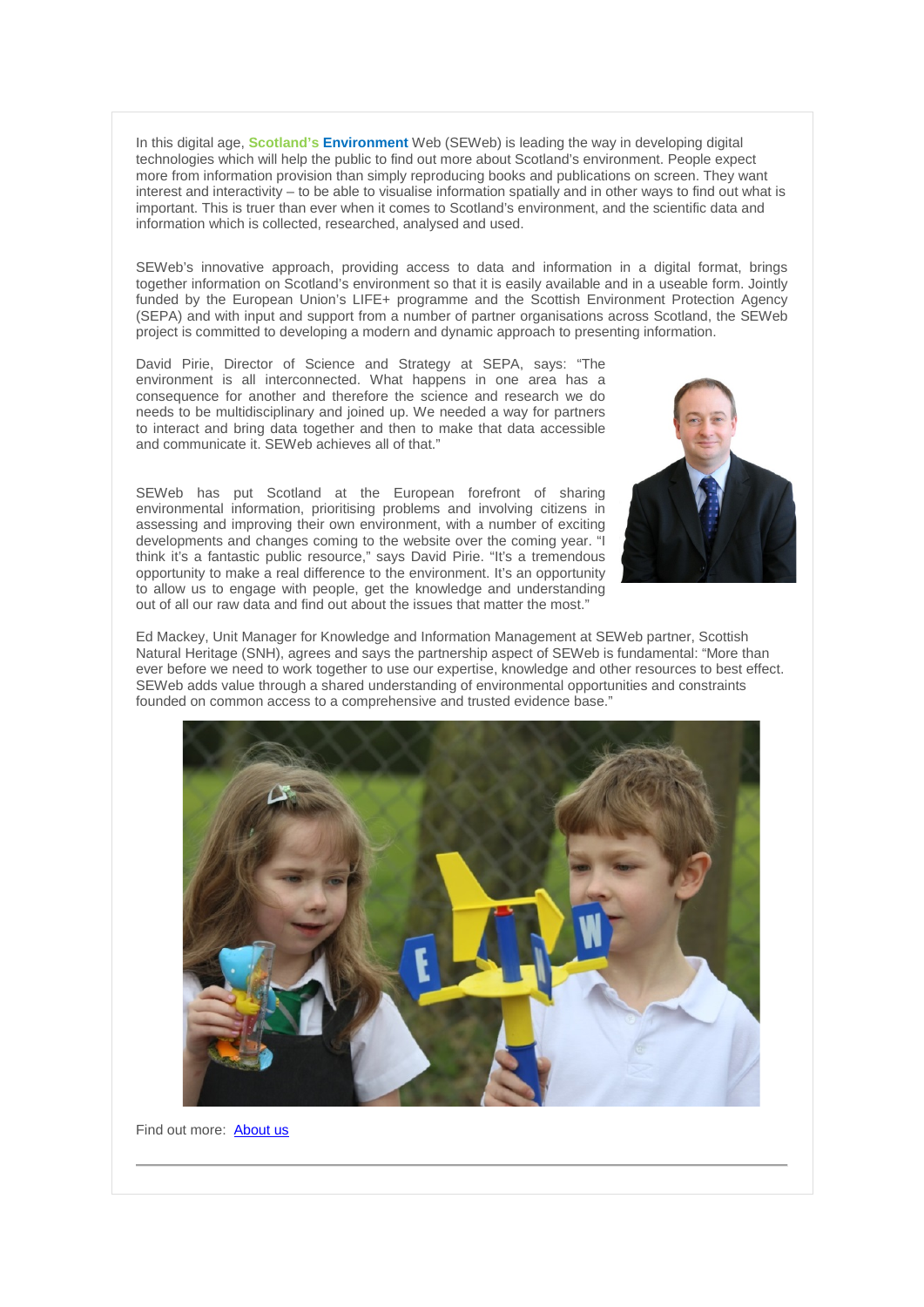#### **Fresh Air: a new way to understand what we breathe**

Clean air is a basic requirement of life, yet across many urban areas air pollution can adversely impact on the health and the well-being of a large number of people.



The quality of our air is important to all of us and we all have a part to play in maintaining good air quality. To help increase the understanding and engagement of individuals and communities in air quality, we have created a new area within **Scotland's Environment** Web to find all the information about Air Quality in one place. So it pulls Air Quality themed, informative, involving and interactive data from all over the various sections of the web

Perhaps most exciting is the way **Scotland's Environment** Web introduces air quality as an interdisciplinary topic for learners from upper primary to lower secondary stages of school.

We explain the science behind air pollutants, the consequences for us and how our actions contribute to those effects. Young learners are taken on a journey to school with activities to help them understand the impact of travelling to school by different methods.



Teaching packs which contain leaflets, posters and even templates for

letters to write to parents also help to push schools through the Eco Schools Accreditation as an extra incentive.

Take a fresh look at Air - [Air Quality | Scotland's Environment Web](http://www.environment.scotland.gov.uk/air-quality/)

# **Atlas of Living Scotland – Biodiversity Gateway launched**

Since its establishment in 2000, the National Biodiversity Network, (NBN) has developed into a world class repository for UK species data. Information is held by many different organisations and the individuals who collect it in a variety of formats, from computer databases to handwritten record cards. This means that although a huge amount of information exists, it isn't always easy to access.



National Biodiversity Network (NBN) idea could not be simpler: capture wildlife data once in a standard electronic form; integrate data from different sources; and use the internet to enable data to be used many times in different ways by as many people as possible. However, much of the embedded logic and functionality is technically complex and costly to maintain, outdated and unsuited to the growing needs of UK data providers and users. Much of it is not open, it is not particularly intuitive or user-friendly, and it is unable to fully meet new data standards.

To address these concerns the NBN have recently selected the Australian model of a biodiversity data platform and has now built The Atlas of Living Scotland, which will also serve as a pilot for a UK-wide roll out of the new data infrastructure for biodiversity.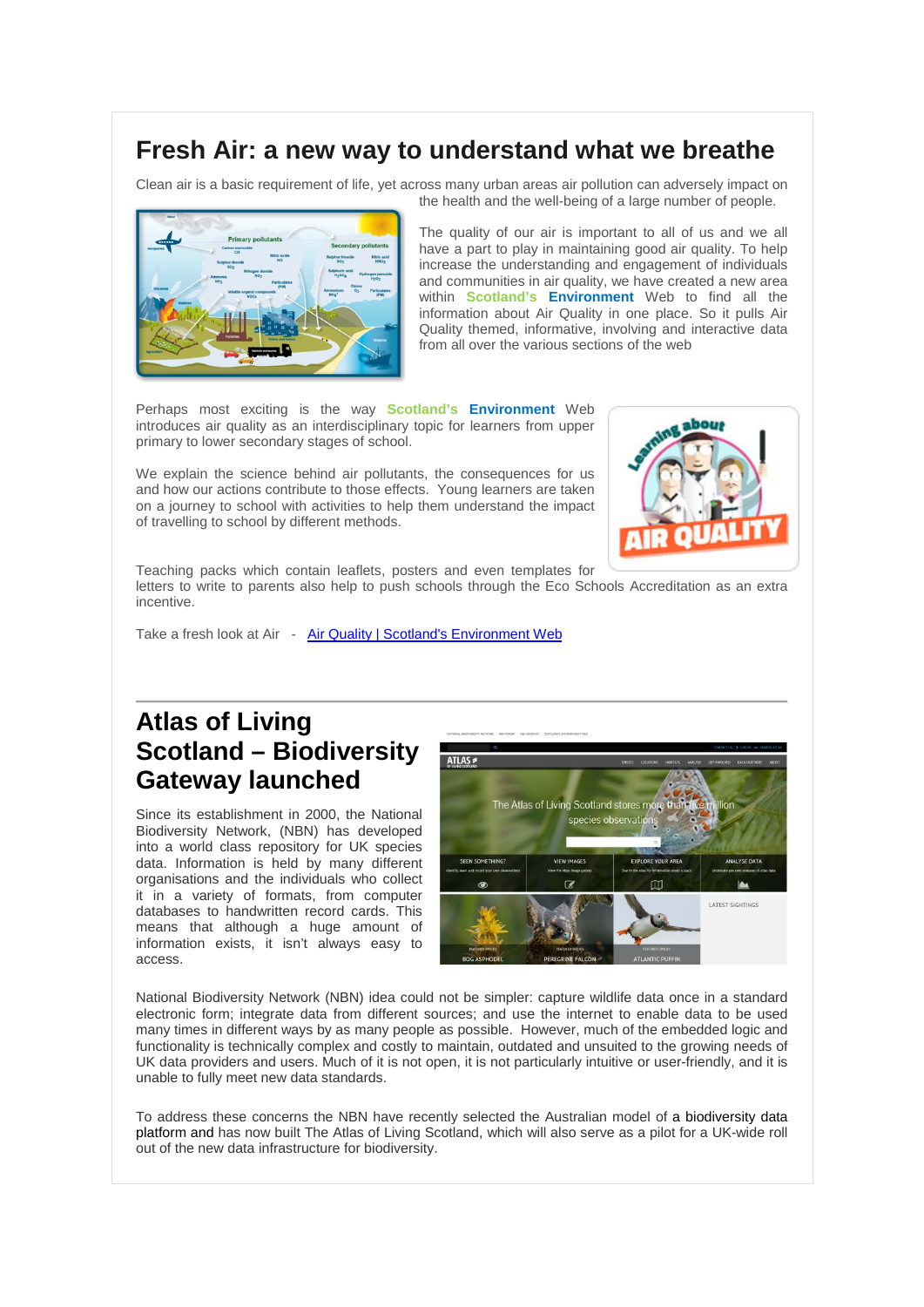

One of the first tasks in this process was to assemble key stakeholders to provide more information and to seek advice and input about atlas user needs such as functionalities and interface requirements for this new online platform. The first Stakeholder Partnership meeting for the Atlas of Living Scotland (AoLS) was held on Friday 24th July and was attended by 39 organisations in Scotland, involved in biological recording or working with and analysing biodiversity data.

The feedback from the gathered representatives was that there

was strong support for the AoLS implementation and for the improved data infrastructure and tools for data display and analysis. A group of ten people nominated themselves to be part of the atlas user testing group that will work from September onwards to ensure the interface is intuitive and functional.

The powerful new biodiversity gateway for Scotland as a Daughter Website within the family of **Scotland's Environment** Web (SEWeb) has now been launched, making biodiversity data more readily accessible for a range of policy, educational and broader public purposes.

This new resource also fits well with The Scottish Government Digital Future High Level Operating Framework which encourages effective use of all forms of data to accomplish our business outcomes, common standards and interoperability for collaboration locally, nationally and internationally, maximises delivery on-line and through public sector data sharing in order to increase public use, confidence and satisfaction

The Atlas of Living Scotland will be operational by end-August 2015, with further development and testing through to March 2016. Anyone wishing to join the user testing group should email [info@als.scot](mailto:info@als.scot)

You can find the [Atlas of Living Scotland](http://www.als.scot/) here.

### **Back To School! Exciting new teaching resources designed** *by teachers for teachers*

The newly launched **Get Learning** section of **Scotland's Environment Web is a fantastic resource for all learners and** 



**teaching** practitioners with maps, data, resources and useful links – all of which have been carefully matched with Curriculum for Excellence levels and National Qualifications.

Working with Education Scotland and a group of teachers and educators we found teachers wanted to deliver environmental topics in class but could not easily find accurate and reliable content in one place. **Get Learning** is Scotland's first one-stopshop for environmental data that can be used across different age groups and subject areas – directly linked to the *Curriculum for Excellence* and National Qualifications.The new online resources were developed as a result of extensive engagement with young people, teachers and partner organisations

You'll also find a list of mobile apps for each topic. These can be used on mobile devices and tablets to encourage young people to get involved with their environment, collect their own data and become citizen scientists.

**Get Learning** gives young people the opportunity to share their own images and thoughts about the environment. Instagram posts using **#GetLearningScot** feed through to the site and scroll across the bottom of each page allowing young people

to engage with their local environment, share ideas and ask questions.

With links to citizen science projects and surveys, there are opportunities for learners to get involved in collecting data about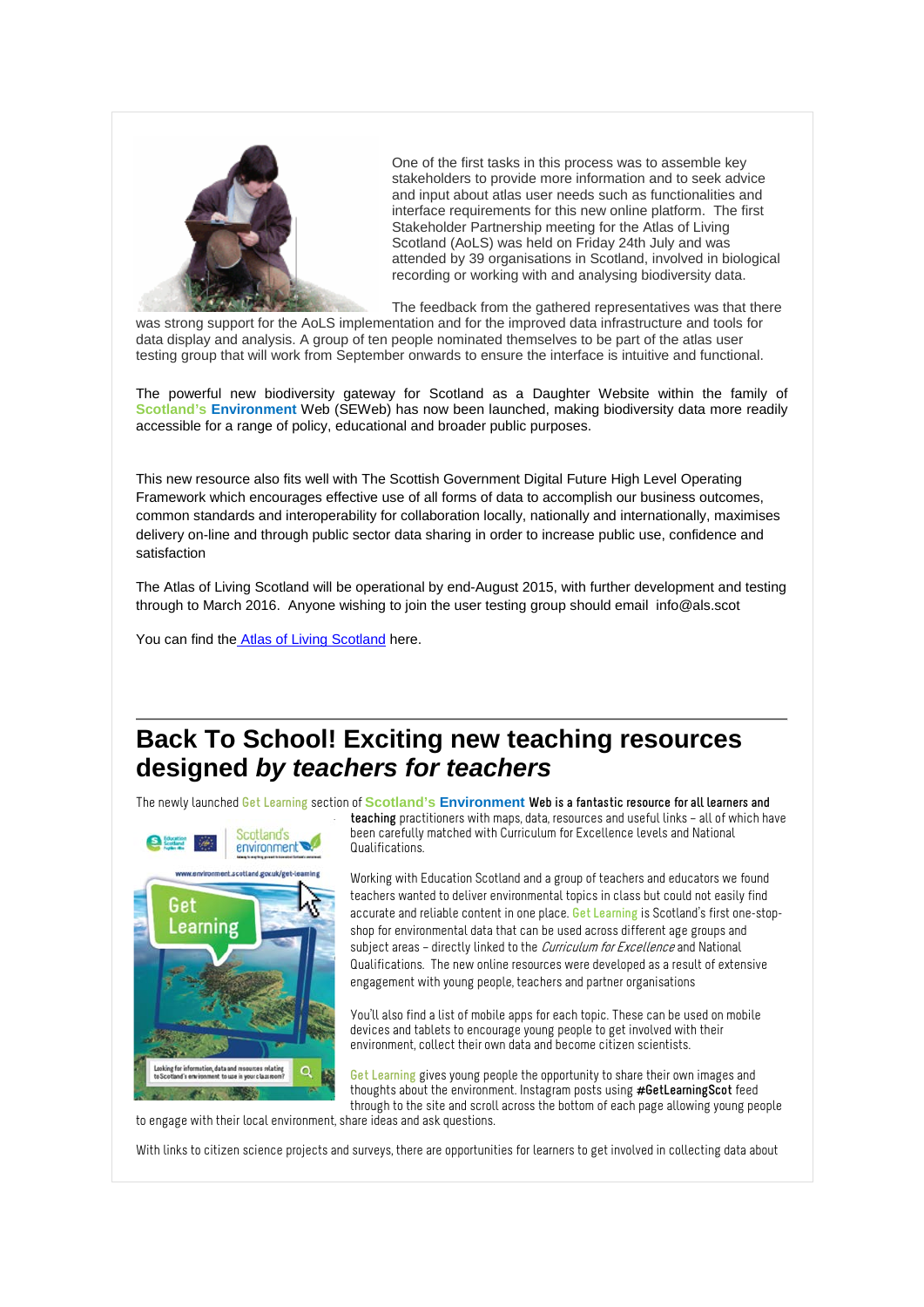their own environment and taking steps to conserving and improving it. **Get Learning** directs practitioners to the information, data and maps they need to deliver learning and teaching about Scotland's environment. A great tool for information handling and analysing reallife data.

**Get Learning** project is managed by SEPA on behalf of partners and supported by European LIFE funding, is committed to improving access to data for schools – pupils and teachers.



[Get Learning](http://www.environment.scotland.gov.uk/get-learning/)

## **Enter** *Our Environment* **Competition now!**



Are you a young person with a passion for the environment, or do you know a young person that cares about environmental issues and wants to make a difference to their local community? If the answer is yes, why not get involved in this year's Our Environment competition?

**Our Environment competition is an exciting competition run b[y Scotland's Environment Web](http://www.environment.scotland.gov.uk/) in** partnership with the Scottish Environment Protection Agency, Keep Scotland Beautiful, Young Scot and Education Scotland.

Open to those of primary and secondary school age living in Scotland, entries are welcome from individuals, school classes, clubs or groups. We want you to:

- find a local environmental problem;
- investigate it:
- tell us how they would reduce the problem and make their environment better.

The winners of each of the competition age categories will win **£100**, with the overall winning entry receiving **£1,000**, as well as help and support to take the idea forward. This entry will also be nominated for the Young Scot Awards.

Entries can be produced in any format, but must be submitted electronically. Formats can include:

- written work;
- animation;
- comic format:
- art work;